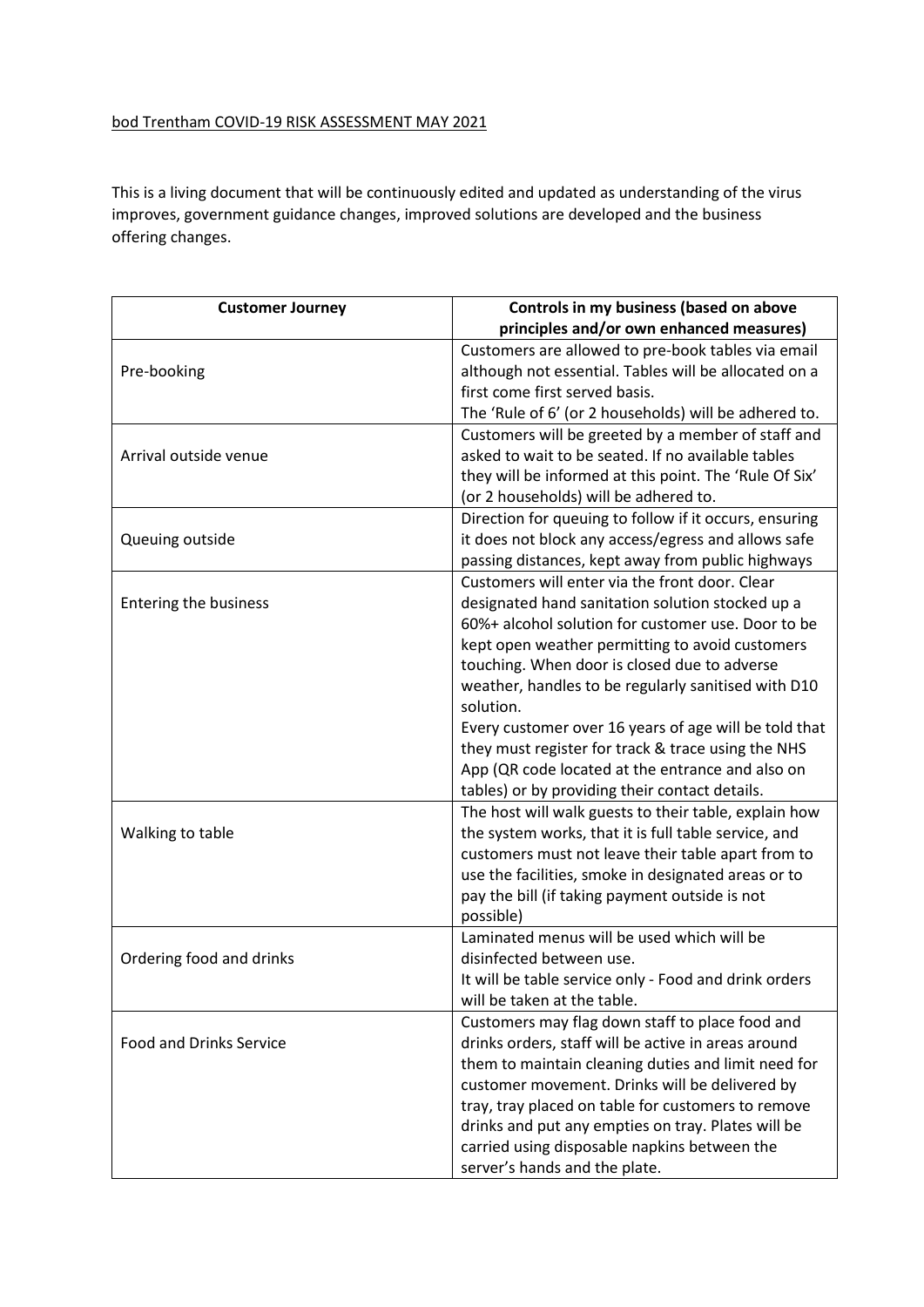| <b>Customer Journey</b>            | Controls in my business (based on above                 |
|------------------------------------|---------------------------------------------------------|
|                                    | principles and/or own enhanced measures)                |
|                                    | Customers can use the guest toilets upstairs -          |
| Going to the toilet                | maximum of two customers in a toilet at a time.         |
|                                    | Customers will be asked to allow space for other to     |
|                                    | exit the toilet area.                                   |
|                                    | Card payments will be the preferred method but          |
| Paying                             | cash will be accepted if no alternative.                |
|                                    |                                                         |
|                                    | Exit will be via the front door, social distancing will |
| Leaving the business               | take place if a customer is waiting to be seated.       |
|                                    | D10 sanitiser will be used during service on all        |
| Continuous actions (cleaning etc.) | services that need to be sanitised which have been      |
|                                    | in contact with customers                               |
|                                    | D2 will be used on no contact areas                     |

## Staff Assessment

| <b>Staff Journey</b>           | <b>Controls in my business</b>                                                                                                                                                                                                                                                                                                                                                                                                  |
|--------------------------------|---------------------------------------------------------------------------------------------------------------------------------------------------------------------------------------------------------------------------------------------------------------------------------------------------------------------------------------------------------------------------------------------------------------------------------|
| Before returning to work       | Before first shift back staff are to be contacted and an over the<br>phone interview to be held to ensure that the staff understand what<br>the site is currently like and what the new expected standards and<br>rules are. Face masks must be worn by all members of customer<br>facing staff. They will be re-advised of the location of handwash only<br>sinks on site, where 60%+ alcohol hand gel will also be available. |
| Arrival                        | Staff are required to use the normal front entrance if arriving before<br>opening, and the entrance at the rear of the building into the cellar<br>if entering when there are customers in the building. Staff must<br>ensure that they sanitise their hands upon entry.                                                                                                                                                        |
| Uniform change (if applicable) | FOH staff are expected to arrive in uniform. Kitchen staff to change<br>into whites once on site.                                                                                                                                                                                                                                                                                                                               |
| Kitchens                       | Only one member of staff to be in the kitchen area at a time.<br>Prepared dishes to be placed on a designated side for a server to<br>collect. Dirty plates etc to be returned to a separate site, to be<br>cleaned by chef or designated member of staff. Dirty glasses to be<br>returned to the bar                                                                                                                           |
| Food Storage Areas             | Limited number of stock items will be held on site. Fridges will need<br>to be sanitised daily                                                                                                                                                                                                                                                                                                                                  |
| Cellar                         | Manager of site (or a nominated person in their absence) will<br>undertake ALL cellar work, cellar will be sanitised after every use                                                                                                                                                                                                                                                                                            |
| Work benches and tables        | All work areas and tables to be sanitised after every use with<br>D10 solution                                                                                                                                                                                                                                                                                                                                                  |